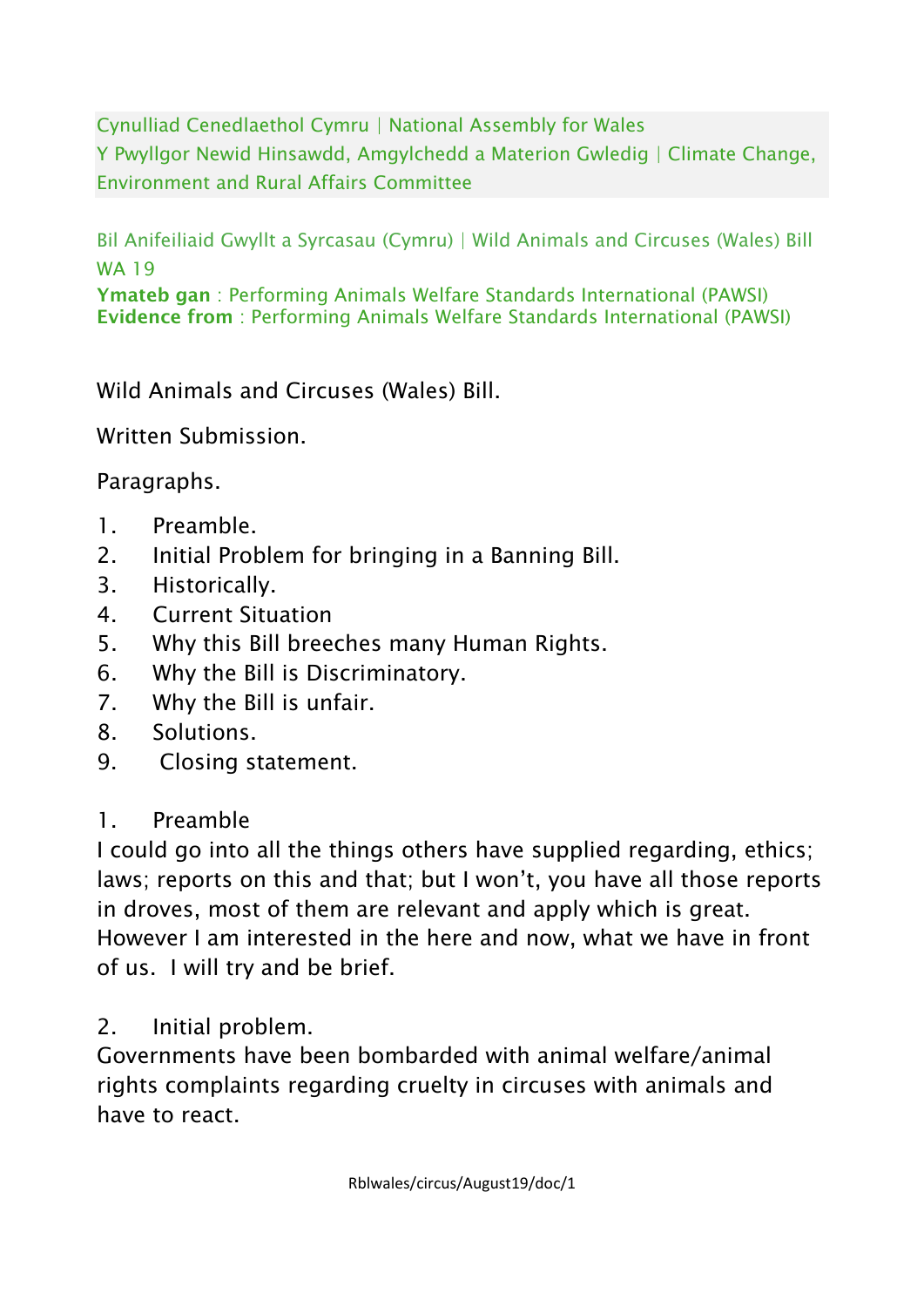#### 3. Historically.

It is true some circuses over time have been cruel just like other anima industries, but more have been ethically and morally honourable in their treatment of their animals as is the current situation.

# 4. Current Situation.

At the moment we have two circuses in the UK who travel with wild and other animals and are currently licensed in England. They have been licensed by law for 7 years with no problems. We have other circuses which only have other animals.

5. Why this Bill Breeches many Human Rights.

This Bill is discriminatory, unfair, unjust, against heritage laws, and attacks a minority group who go about their business in an honourable, ethical and legal way.

# 6. Why this Bill is Discriminatory.

It discriminates against circuses but leaves other businesses which do exactly the same but do not call themselves a circus to carry on regardless.

7. Why this Bill is unfair.

This Bill is unfair because it does not allow full research into all the here and now circus documents and Vets reports. It also does not take into account private owners who do the same job as circuses. It also blames good circuses for the faults of their predecessors. Sins of their fathers and all that.

# 8. Solutions.

a. Continue with the ban without any adjustments. This brings many reasons for circuses to get financial help to bring a judicial review which would stand up in court.

b. Adjust the bill to include good circuses to have wild animals but with much stricter legal attachments to